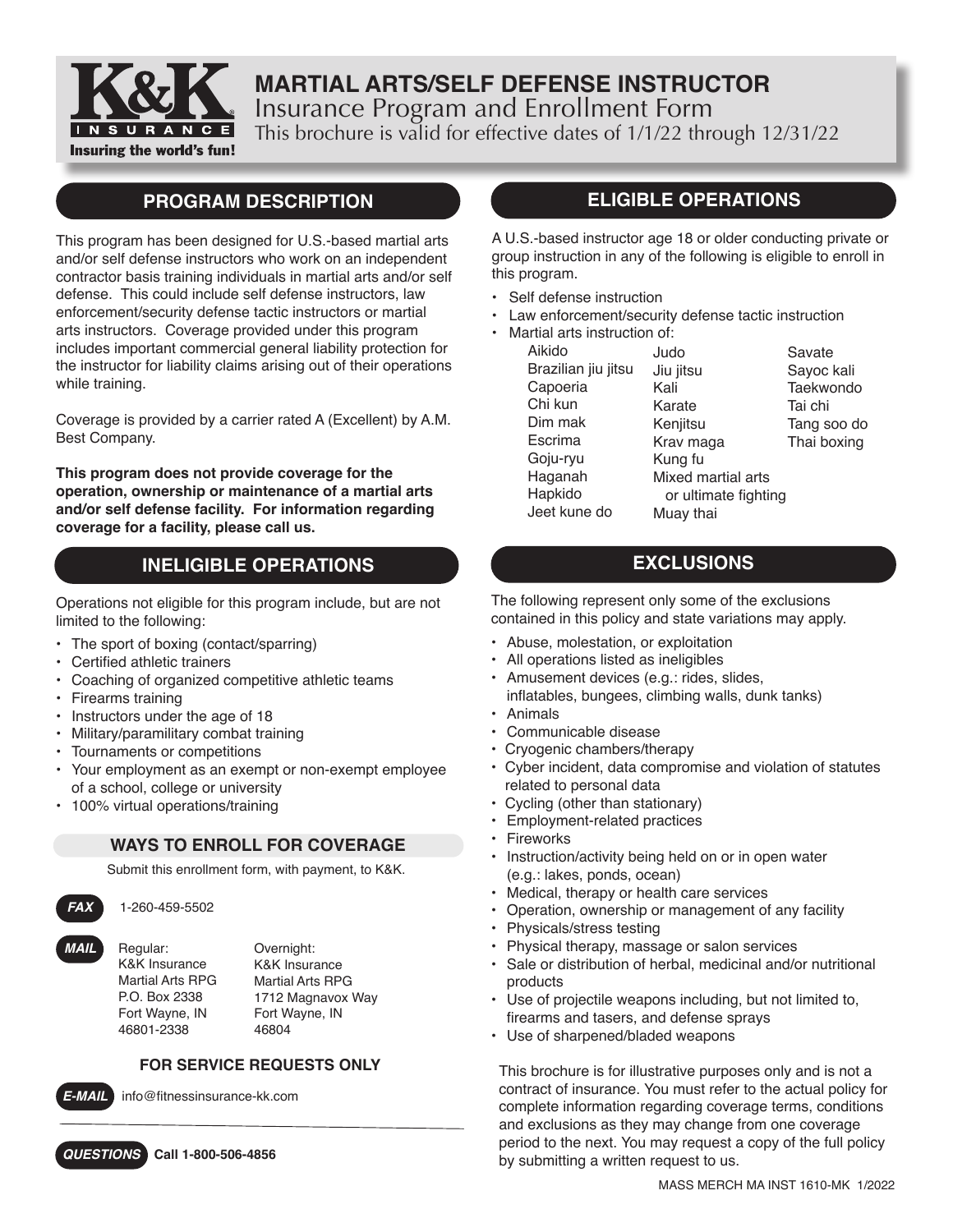# **COVERAGES AND LIMITS**

| <b>Coverages</b>                                                                    | <b>Option 1</b> | <b>Option 2</b> | <b>Option 3</b> | <b>Option 4</b> | Option 5        |
|-------------------------------------------------------------------------------------|-----------------|-----------------|-----------------|-----------------|-----------------|
| <b>Commercial General Liability (CGL)</b>                                           | Limits          | Limits          | Limits          | Limits          | Limits          |
| Each Occurrence                                                                     | \$1,000,000     | \$2,000,000     | \$3,000,000     | \$4,000,000     | \$5,000,000     |
| General Aggregate                                                                   |                 |                 |                 |                 |                 |
| (Other than Products-completed Operations)                                          | \$5,000,000     | \$5,000,000     | \$5,000,000     | \$5,000,000     | \$5,000,000     |
| Products-completed Operations Aggregate                                             | \$1,000,000     | \$2,000,000     | \$3,000,000     | \$4,000,000     | \$5,000,000     |
| Personal and Advertising Injury                                                     | \$1,000,000     | \$2,000,000     | \$3,000,000     | \$4,000,000     | \$5,000,000     |
| Bodily Injury to Participants                                                       | \$1,000,000     | \$2,000,000     | \$3,000,000     | \$4,000,000     | \$5,000,000     |
| <b>Professional Liability</b>                                                       | \$1,000,000     | \$2,000,000     | \$3,000,000     | \$4,000,000     | \$5,000,000     |
| Damage to Premises Rented to You<br>(Fire Legal Liability)                          | 1,000,000<br>\$ | 1,000,000<br>\$ | 1,000,000<br>\$ | 1,000,000<br>\$ | 1,000,000<br>\$ |
| Medical Expense (other than participants)                                           | \$<br>5,000     | \$<br>5,000     | \$<br>5,000     | \$<br>5,000     | \$<br>5,000     |
| Single Event Coverage (not required if purchasing annual coverage)                  |                 |                 |                 |                 |                 |
| Training Session only - per instructor<br>(training session must be 3 days or less) | \$<br>127.00    | \$<br>183.00    | \$<br>433.00    | \$<br>683.00    | \$<br>933.00    |
| <b>Annual Coverage</b>                                                              |                 |                 |                 |                 |                 |
| <b>Traditional Martial Arts Instructor</b><br>(per instructor)                      | \$<br>370.00    | \$<br>548.00    | \$<br>798.00    | \$<br>1,048.00  | \$1,298.00      |
| <b>Self Defense/Law Enforcement</b><br><b>Security Instructor (per instructor)</b>  | \$<br>577.00    | \$<br>858.00    | \$1,108.00      | \$<br>1,358.00  | \$1,608.00      |

\*Costs include premium and a \$15 risk purchasing group administration fee

Coverage provided under this program includes:

**Commercial General Liability with Enhancement Endorsement** – coverage which protects the insured against liability claims for bodily injury and property damage arising out of premises, operations and products and completed operations.

**Bodily Injury to Participants** – coverage which offers protection against bodily injury liability claims brought by persons participating in covered activities.

**Professional Liability** – coverage which pays for wrongful acts (neglient act, error, omission or breach of duty or a misleading statement in the discharge of covered activities or operations) that occur as a result of your instruction.

# **FREQUENTLY ASKED QUESTIONS**

#### **1. How soon does coverage start? When will we receive proof of coverage?**

Coverage can be bound the date after we receive a completed enrollment form and the appropriate premium. Please allow adequate time for us to process your enrollment form and issue certificates.

#### **2. When should I make my coverage effective?**

The effective date is the date you need your insurance to start. For many, this is the first day you begin instructing lessons. All coverages expire one year from the effective date.

#### **3. If I need to request another certificate of insurance for a training location that I am using, how do I do this?**

A written request is required from you, the individual instructor. The form may be acquired by contacting us.

#### **4. Will I receive a policy after submitting the enrollment form?**

You will receive a certificate of insurance as proof of coverage. Coverage is offered exclusively through Sports, Leisure and Entertainment Risk Purchasing Group (RPG). The RPG receives a master policy from the company. Submission of this enrollment form confirms your desire to receive coverage through the RPG. Each member receives their own certificate of insurance as their evidence of coverage. The limits of insurance apply individually to each insured member -there are no shared limits of liability with any other members. A copy of the RPG master policy can be requested in writing to: K&K Insurance Group, 1712 Magnavox Way, Fort Wayne, IN 46804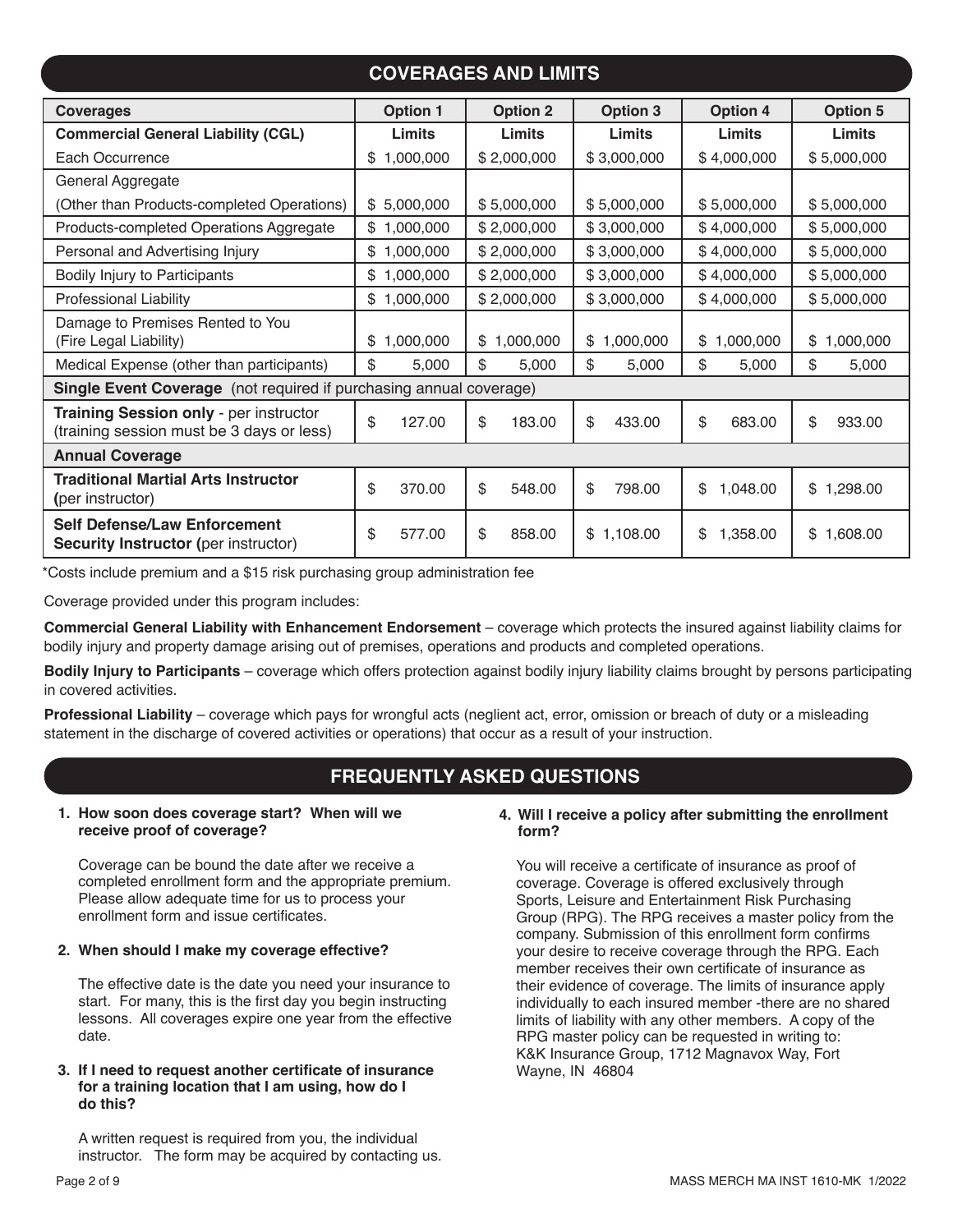

# **Enrollment Form - Martial Arts/Self Defense Instructor**

This brochure is valid for effective dates of 1/1/22 through 12/31/22

Completion of this enrollment form confirms your desire to obtain insurance through the Sports, Leisure and Entertainment Risk Purchasing Group. A risk purchasing group (RPG) provides group purchasing power for similar risks resulting in potential advantageous coverage terms, competitive rates, risk management bulletins, and rewards for favorable group loss experience. An RPG administration fee may be charged. The submission of this enrollment form and/or the acceptance of payment does not guarantee coverage. Certain operations are not eligible for coverage by this program. We reserve the right to decline any request for coverage.

#### **TO AVOID PROCESSING DELAYS, PLEASE:**

- **1. Complete all sections (print legibly)**
- **2. Sign and date where required**
- **3. Remit completed enrollment form (pages 3 9) with payment**

### **INFORMATION**

|  | $\bigcirc$ I am a new account $\ \bigcirc$ I am renewing my coverage |
|--|----------------------------------------------------------------------|
|--|----------------------------------------------------------------------|

|                                                                                                                                                         | First name | Last name |  |
|---------------------------------------------------------------------------------------------------------------------------------------------------------|------------|-----------|--|
|                                                                                                                                                         |            |           |  |
| (additional name(s) under which the named insured operates)                                                                                             |            |           |  |
|                                                                                                                                                         |            |           |  |
|                                                                                                                                                         |            |           |  |
|                                                                                                                                                         |            |           |  |
|                                                                                                                                                         |            |           |  |
|                                                                                                                                                         |            |           |  |
| (By listing an email address, you are giving us permission to contact you by email about your policy. Refer to page 6 of the application for Electronic |            |           |  |

(By listing an email address, you are giving us permission to contact you by email about your policy. Refer to page 6 of the application for Electronic Disclosure and Consent)

# **DATES**

Coverage will begin the day after the completed enrollment form and premium are received and approved by us, or on a later date you specify below. (If renewing coverage, please provide the expiration date of your current policy).

 $\bigcirc$  Start my coverage on this date: \_\_\_\_\_\_\_ / \_\_\_\_\_\_\_ / \_\_\_\_\_\_\_\_

### **BUSINESS INFORMATION**

| 1. Are you age 18 or older?                                                                                                                                                                                                                        | Yes           | D No          |
|----------------------------------------------------------------------------------------------------------------------------------------------------------------------------------------------------------------------------------------------------|---------------|---------------|
| 2. Do you use weapons as part of your instruction?                                                                                                                                                                                                 | () Yes        | () No         |
| If yes,                                                                                                                                                                                                                                            |               |               |
| are they sharpened/bladed?                                                                                                                                                                                                                         | () Yes        | () No         |
| are the weapons replicas?                                                                                                                                                                                                                          | () Yes        | ( ) No        |
| do they contain ammunition?                                                                                                                                                                                                                        | () Yes        | $()$ No       |
| do you use tasers or defense sprays?                                                                                                                                                                                                               | () Yes        | ( ) No        |
| 3. Do you own or operate your own facility and/or have employees/volunteers?                                                                                                                                                                       | () Yes        | ( ) No        |
| If yes, this program only provides coverage for your operations as an instructor. It does not extend to your<br>employees or anyone performing instruction or training on your behalf, nor does it apply to the operation of a<br>studio/facility. |               |               |
| 4. Do you teach any self-defense classes?                                                                                                                                                                                                          | Yes<br>$\Box$ | ( <b>)</b> No |
| 5. What are the type(s) of martial arts style(s) you teach?                                                                                                                                                                                        |               |               |

**K&K Insurance Group, Inc. • P.O. Box 2338 • Fort Wayne, IN 46801-2338 • 1-800-506-4856 • Fax 1-260-459-5502 Website www.kandkinsurance.com**

 $\Box$ 

K&K Insurance Group, Inc. is a licensed insurance producer in all states (TX license #13924); operating in CA, NY and MI as K&K Insurance Agency (CA license #0334819)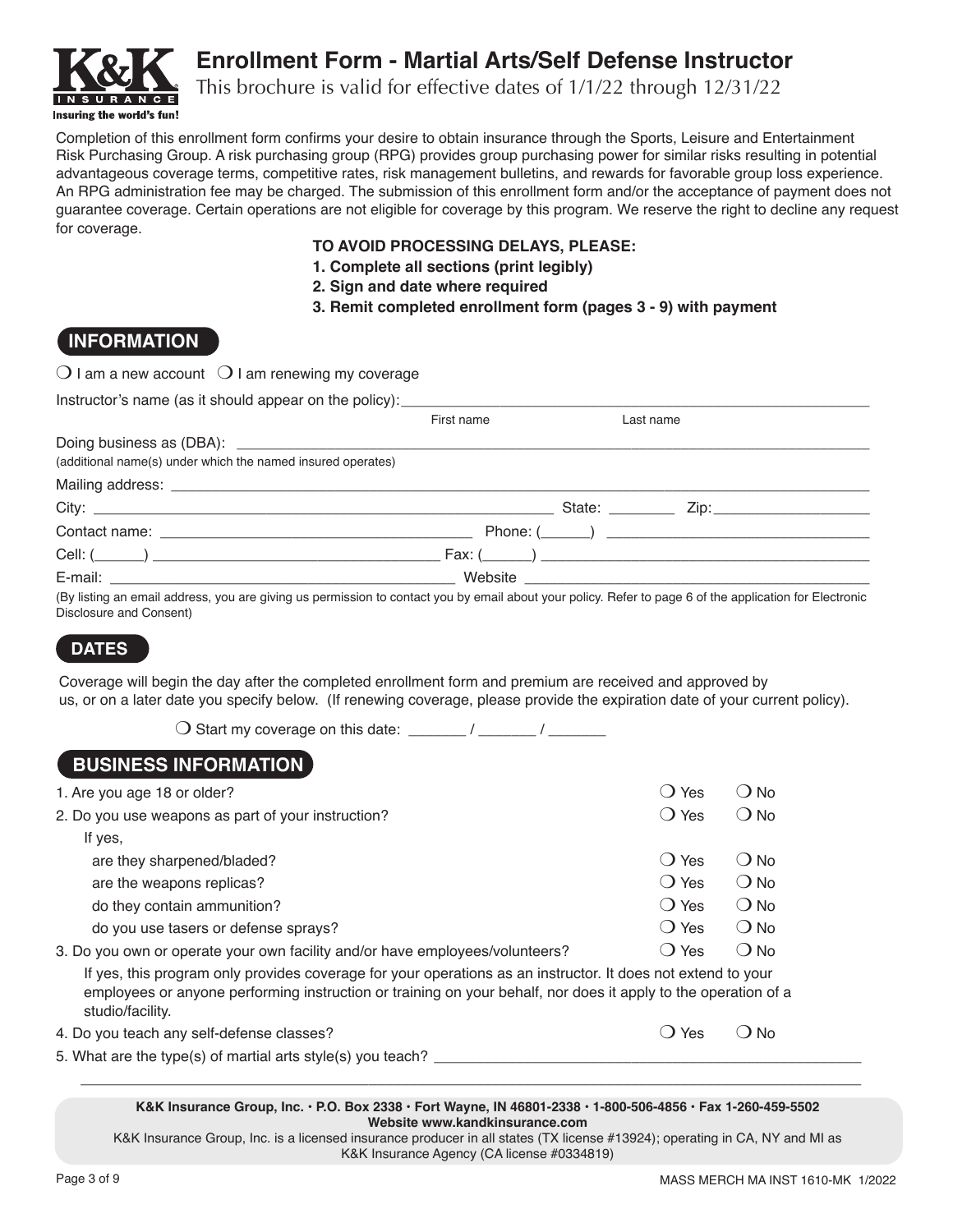### **PROGRAM COST CALCULATION**

**Please select one option based upon the desired coverage period, type of instructor and limit needed. Costs include premium and risk purchasing group fee.**

#### O Annual Coverage Option

| <b>Type of Instructor</b>                              | <b>Options</b> | <b>Limits of Liability</b><br>(CGL) | <b>Annual Cost</b>                     |
|--------------------------------------------------------|----------------|-------------------------------------|----------------------------------------|
|                                                        | Option 1       | \$1,000,000                         | \$<br>370.00<br>$\left( \quad \right)$ |
|                                                        | Option 2       | \$2,000,000                         | \$<br>548.00                           |
| Martial Arts Instructor                                | Option 3       | \$3,000,000                         | \$<br>798.00<br>$\left( \quad \right)$ |
|                                                        | Option 4       | \$4,000,000                         | \$1,048.00<br>$\left( \quad \right)$   |
|                                                        | Option 5       | \$5,000,000                         | \$1,298.00                             |
| <b>Type of Instructor</b>                              | <b>Options</b> | <b>Limits of Liability</b><br>(CGL) | <b>Annual Cost</b>                     |
|                                                        | Option 1       | \$1,000,000                         | \$<br>577.00                           |
| Self Defense/Law<br>Enforcement/Security<br>Instructor | Option 2       | \$2,000,000                         | \$<br>858.00                           |
|                                                        | Option 3       | \$3,000,000                         | \$1,108.00<br>$\left( \quad \right)$   |
|                                                        | Option 4       | \$4,000,000                         | \$1,358.00                             |
|                                                        | Option 5       | \$5,000,000                         | \$1,608.00                             |

### m **Single Event Coverage Option: 1-3 day training session** (days do not need to be consecutive)

| l Cost                                                                              | Option 1    | <b>Option 2</b> | Option 3                                              | <b>Option 4</b> | <b>Option 5</b>     |
|-------------------------------------------------------------------------------------|-------------|-----------------|-------------------------------------------------------|-----------------|---------------------|
|                                                                                     | \$1,000,000 | \$2,000,000     | \$3,000,000                                           | \$4,000,000     | \$5,000,000         |
|                                                                                     | <b>CGL</b>  | <b>CGL</b>      | <b>CGL</b>                                            | <b>CGL</b>      | <b>CGL</b>          |
| Training Session only - per instructor<br>(training session must be 3 days or less) |             |                 | ○ \$ 127.00   ○ \$ 183.00   ○ \$ 433.00   ○ \$ 683.00 |                 | $\bigcup$ \$ 933.00 |

Should you have more than "1" single event, please provide event information, as requested below, for each event on a separate piece of paper and attach with this enrollment form. Separate policies will be issued for each event.

| Type of Instructor: $\bigcirc$ Martial Arts Instructor $\bigcirc$ Self Defense/Law Enforcement/Security Instructor                                                                                                                                                                                           |                 |                |             |       |     |
|--------------------------------------------------------------------------------------------------------------------------------------------------------------------------------------------------------------------------------------------------------------------------------------------------------------|-----------------|----------------|-------------|-------|-----|
|                                                                                                                                                                                                                                                                                                              |                 |                |             |       |     |
|                                                                                                                                                                                                                                                                                                              |                 |                |             |       |     |
|                                                                                                                                                                                                                                                                                                              |                 |                |             |       |     |
| Location of event/activity: example and the set of the set of the set of the set of the set of the set of the set of the set of the set of the set of the set of the set of the set of the set of the set of the set of the se                                                                               |                 |                |             |       |     |
|                                                                                                                                                                                                                                                                                                              | Venue name      | Street address | City        | State | Zip |
| Limit requested: \$                                                                                                                                                                                                                                                                                          |                 |                |             |       |     |
| Premium calculation: $\frac{1}{2}$ $\frac{1}{2}$ $\frac{1}{2}$ $\frac{1}{2}$ $\frac{1}{2}$ $\frac{1}{2}$ $\frac{1}{2}$ $\frac{1}{2}$ $\frac{1}{2}$ $\frac{1}{2}$ $\frac{1}{2}$ $\frac{1}{2}$ $\frac{1}{2}$ $\frac{1}{2}$ $\frac{1}{2}$ $\frac{1}{2}$ $\frac{1}{2}$ $\frac{1}{2}$ $\frac{1}{2}$ $\frac{1}{2}$ | Rate from above | # of Events    | Premium Due |       |     |

#### **COSTS ARE 100% NON-REFUNDABLE/NON-TRANSFERRABLE ONCE COVERAGE BEGINS. COVERAGE IS CONTINGENT UPON RECEIPT OF PAYMENT AND A FULLY COMPLETED ENROLLMENT FORM.**

### **NO COVERAGE WILL BE DEEMED IN EFFECT UNTIL THE ACCURATE PAYMENT IS RECEIVED BY THE COMPANY OR THEIR REPRESENTATIVE.**

### **CANCELLATIONS/CHANGES CAN ONLY BE MADE BY THE NAMED INSURED.**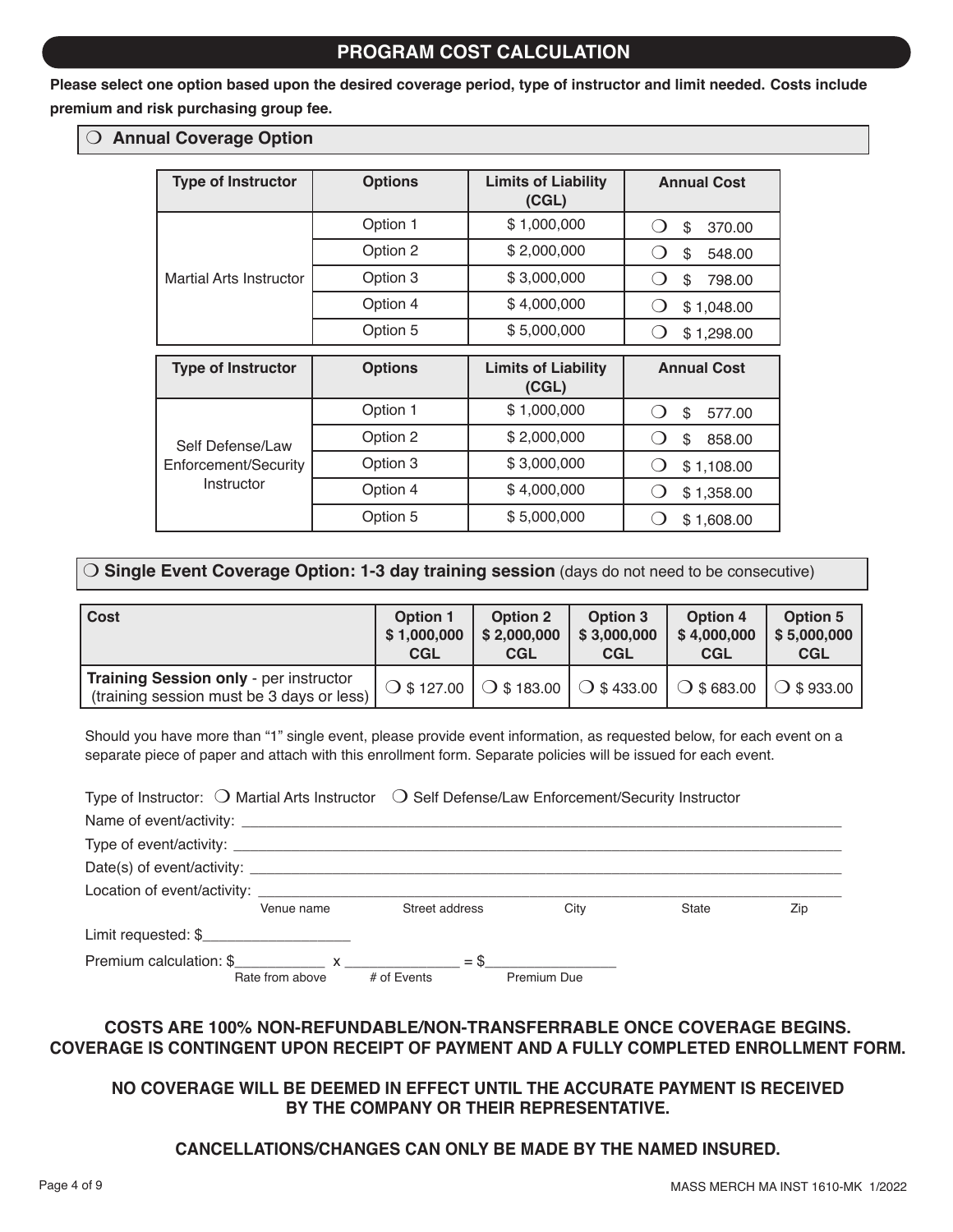### **CERTIFICATE REQUESTS**

| Once your enrollment form is approved, you will receive a Certificate of Insurance as evidence that coverage is bound.<br>Complete this section if you require additional certificates listing a facility, property owner or similar third-party as an<br>additional insured on your policy. Provide a separate request for each additional certificate needed.                                                   |
|-------------------------------------------------------------------------------------------------------------------------------------------------------------------------------------------------------------------------------------------------------------------------------------------------------------------------------------------------------------------------------------------------------------------|
| Note: Please request all additional insureds needed for this policy term. Additional insureds from the expiring policy term will<br>not be automatically renewed.                                                                                                                                                                                                                                                 |
| 1. When is this certificate needed? : $\frac{1}{\frac{1}{2} \cdot \frac{1}{2} \cdot \frac{1}{2} \cdot \frac{1}{2} \cdot \frac{1}{2} \cdot \frac{1}{2} \cdot \frac{1}{2} \cdot \frac{1}{2} \cdot \frac{1}{2} \cdot \frac{1}{2} \cdot \frac{1}{2} \cdot \frac{1}{2} \cdot \frac{1}{2} \cdot \frac{1}{2} \cdot \frac{1}{2} \cdot \frac{1}{2} \cdot \frac{1}{2} \cdot \frac{1}{2} \cdot \frac{1}{2} \cdot \frac{1}{2$ |
| 2. What is the additional insured's relationship to you? $\;\bigcirc$ Owner/manager/lessor of premises (facility or venue)<br>NOTE: The certificate holder will automatically be an Additional Insured for an Owner/manager/lessor, Sponsor or Co-Promoter relationship                                                                                                                                           |
|                                                                                                                                                                                                                                                                                                                                                                                                                   |
|                                                                                                                                                                                                                                                                                                                                                                                                                   |
|                                                                                                                                                                                                                                                                                                                                                                                                                   |
| 4. Does the certificate holder/additional insured require any special wording or endorsements? $\circ$ Yes $\circ$ No                                                                                                                                                                                                                                                                                             |
| If yes, check all that apply $\bigcirc$ Primary/noncontributory $\bigcirc$ Waiver of subrogation                                                                                                                                                                                                                                                                                                                  |
|                                                                                                                                                                                                                                                                                                                                                                                                                   |
| NOTE: If you are not sure, please attach a copy of the insurance requirements/instructions you've received.                                                                                                                                                                                                                                                                                                       |

**The most common delay in certificate processing is caused by providing partial or incorrect name and/or instructions. Please check your request carefully before submitting.**

### **COVERAGE EXCLUSIONS**

The following notable exclusions are contained in the commercial general liability coverage provided by this program (note: state variations may apply). Abuse, molestation, or exploitation; Asbestos; Commercial general liability standard exclusions (CG001 4/13 edition); Cap on losses from certified acts of terrorism; Communicable disease; Cryogenic chambers/therapy; Cyber incident, data compromise, and violation of statutes related to personal data; Cycling (other than stationary); Employment related practices; Fireworks; Fungi or bacteria; Instruction/activities held on or in open water (e.g.: lakes, ponds, ocean); Lead; Medical, therapy or health care services; Nuclear energy liability; Operation, ownership or management of any facility; Physicals/stress testing; Physical therapy, massage or salon services; Sale or distribution of medicinal, herbal and/ or nutritional products; Sexually transmitted disease; Silica or silica-related dust; Specified recreational activities – Aircraft/hot air balloon; Airport; Amusement devices: The ownership, operation, maintenance or use of any device or equipment a person rides for enjoyment, including, but not limited to: mechanical or non-mechanical ride, slide, or water slide (including any ski or tow when used in conjunction with a water slide); inflatable recreational device, or vertical device or equipment used for climbing whether permanently affixed or temporarily erected. This exclusion does not apply to video or computer games; Animals; Bungee; Dunk tank; Haunted attraction; Performer (injury or death to any performer or entertainer during any activity, event or exhibition including but not limited to any stunt, concert, show or theatrical event. This exclusion does not apply to participants in any activity, event or exhibition that are part of the designated operations for which you are enrolled; Rodeo; Saddle animal; Snowmobile; Total pollution with a building heating, cooling & dehumidifying equipment exception and hostile fire exception; Use of projectile weapons including, but not limited to, firearms and tasers, and defense sprays; Use of sharpened/bladed weapons; Unmanned aircraft; Those operations listed as ineligible: The sport of boxing (contact/sparring); Certified athletic trainers; Coaching of organized competitive athletic teams; Firearms training; Instructors under the age of 18; Military/paramilitary combat training; Tournaments or competitions; Your operations related, in whole or in part, to your employment as an exempt or non-exempt employee of a public or private school, college or university; 100% virtual operations/training.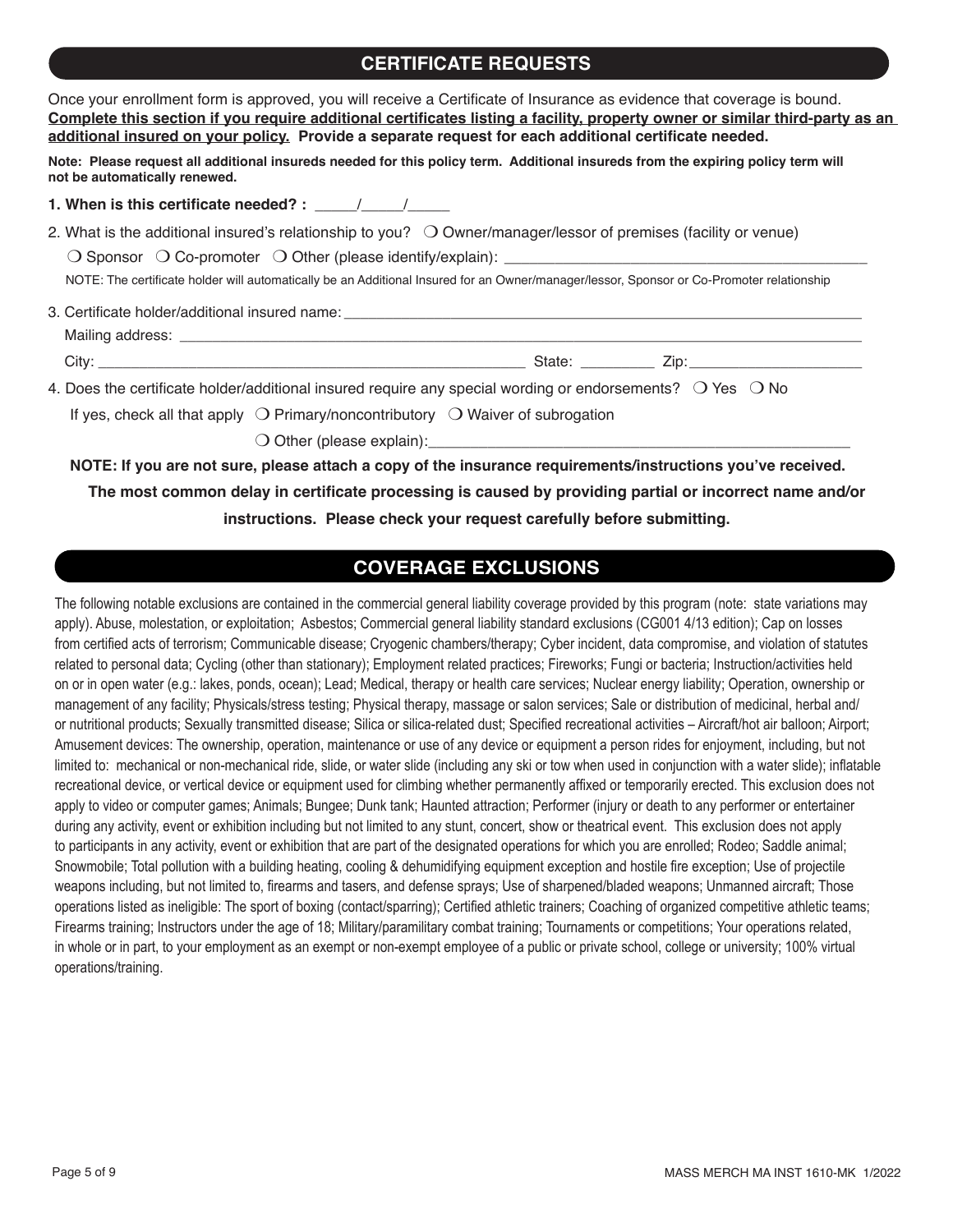### **ATTENTION: AGENTS**

**AGENTS: YOU MUST COMPLETE THE AGENT WARRANTY SECTION BELOW. Enrollments cannot be accepted unless this section is completed.**

| Please complete the information below. |  |  |  |  |  |
|----------------------------------------|--|--|--|--|--|
|----------------------------------------|--|--|--|--|--|

| Agency name:                     | Agent/contact name: |                     |              |     |  |
|----------------------------------|---------------------|---------------------|--------------|-----|--|
| Agency complete mailing address: |                     |                     |              |     |  |
|                                  | Address             | Citv                | <b>State</b> | Zip |  |
| Agency telephone: (_____) __     |                     | Agency fax: $($ $)$ |              |     |  |
| Agent/contact e-mail address:    |                     | Tax I.D.            |              |     |  |

I represent and warrant as an insurance producer that I currently maintain, and will maintain, all individual, corporate or agency licenses or permits to conduct insurance business in the state coverage for this insured is being written. I further represent and warrant that I currently maintain errors and omissions insurance with a minimum limit of \$1,000,000 for myself, my officers, and employees. If requested by K&K, I will provide K&K with reasonably satisfactory evidence of all of the above mentioned items.

I understand there are no commissions included in this program. A fee may be separately charged, subject to state insurance regulations. Fees cannot be included in the payment remitted to us.

I understand that agents do not have authority to issue binders or a certificate of insurance on behalf of this program.

| Adl<br>. . | -- |  |
|------------|----|--|
|            |    |  |

# **Electronic Signature Disclosure and Consent PLEASE READ, COMPLETE #9 BELOW, AND SIGN ON PAGE 7**

#### **Electronic Signature Disclosure and Consent**

The Electronic Signatures in Global and National Commerce Act (15 U.S.C. § 7001, et seq.) provides that a signature, contract or other record may not be denied legal effect, validity or enforceability solely because it is in electronic form or because an electronic signature was used in a transaction.

K&K Insurance Group (K&K), whether on its own behalf, and/or on behalf of an insurer and/or third parties, may utilize the internet, email, cloud services, digital storage, digital media or similar electronic means to transmit Policy Documents to its clients. This Agreement informs you of your rights when we are delivering and you are receiving such documents from us electronically.

By agreeing to proceed with this transaction, you acknowledge and consent to the following:

- 1. I hereby voluntarily consent to proceeding with this transaction, and all subsequent actions related to this transaction, electronically.
- 2. I understand that further documents relating to this insurance purchased through K&K, including but not limited to correspondence, communications, confirmations, requests for premium payments and policy documents, may, to the extent permitted by law, be transmitted by electronic means to me, including by e-mail sent to the e-mail address I have provided as part of this transaction and/or my on-line registration. I consent to such documents being provided to me electronically.
- 3. Notwithstanding paragraph 2, any notice of cancellation shall be sent to me by mailing to the address I have provided as part of my registration and/or application for insurance, or to such other address for which I have provided notice pursuant to the terms of the policy.
- 4. Any change or revision to the e-mail address or other electronic contact information which I have provided as part of this transaction and/or my on-line registration process shall be requested by me by faxing, emailing or by mailing a written notice to: K&K Insurance; 1712 Magnavox Way; Fort Wayne, IN 46804.
- 5. I understand that I have the right to obtain a paper copy of any electronic record provided to me pursuant to this transaction or any subsequent transaction involving my coverage by mailing a written request to the address provided in paragraph 4.
- 6. In order to access the electronic records provided, the following hardware and software are required: (a) a personal computer or other device through which Internet access is available, (b) an Internet connection, (c) an e-mail account with an Internet service provider, and (d) Adobe Acrobat Reader.
- 7. I understand that I have the right and option to withdraw my consent to the receipt of further electronic documents at any time by faxing, emailing or mailing a written request to the address provided in paragraph 4. By withdrawing my consent to electronic delivery of documents I understand that I will receive a paper copy of future policy documentation.
- 8. Information relating to this transaction is subject to the terms of our privacy statement, a copy of which is provided at www.kandkinsurance.com.
- 9. DOCUMENT DELIVERY. After this enrollment form is approved, you will receive a certificate of insurance showing evidence that coverage has been bound. When submitted through an insurance agent or broker, this coverage document will only be delivered to them. Additional certificate requests will be issued to the same person. Providing an email address in this application will be deemed consent to us to deliver documents and communication to you electronically.

If you **DO NOT** want to be emailed please check here and select your preferred method of document delivery.  $\bigcirc$ 

|  | . |  |
|--|---|--|
|  |   |  |

 $\bigcirc$  Mail to:  $\qquad \qquad$  attn:

Page 6 of 9 MASS MERCH MA INST 1610-MK 1/2022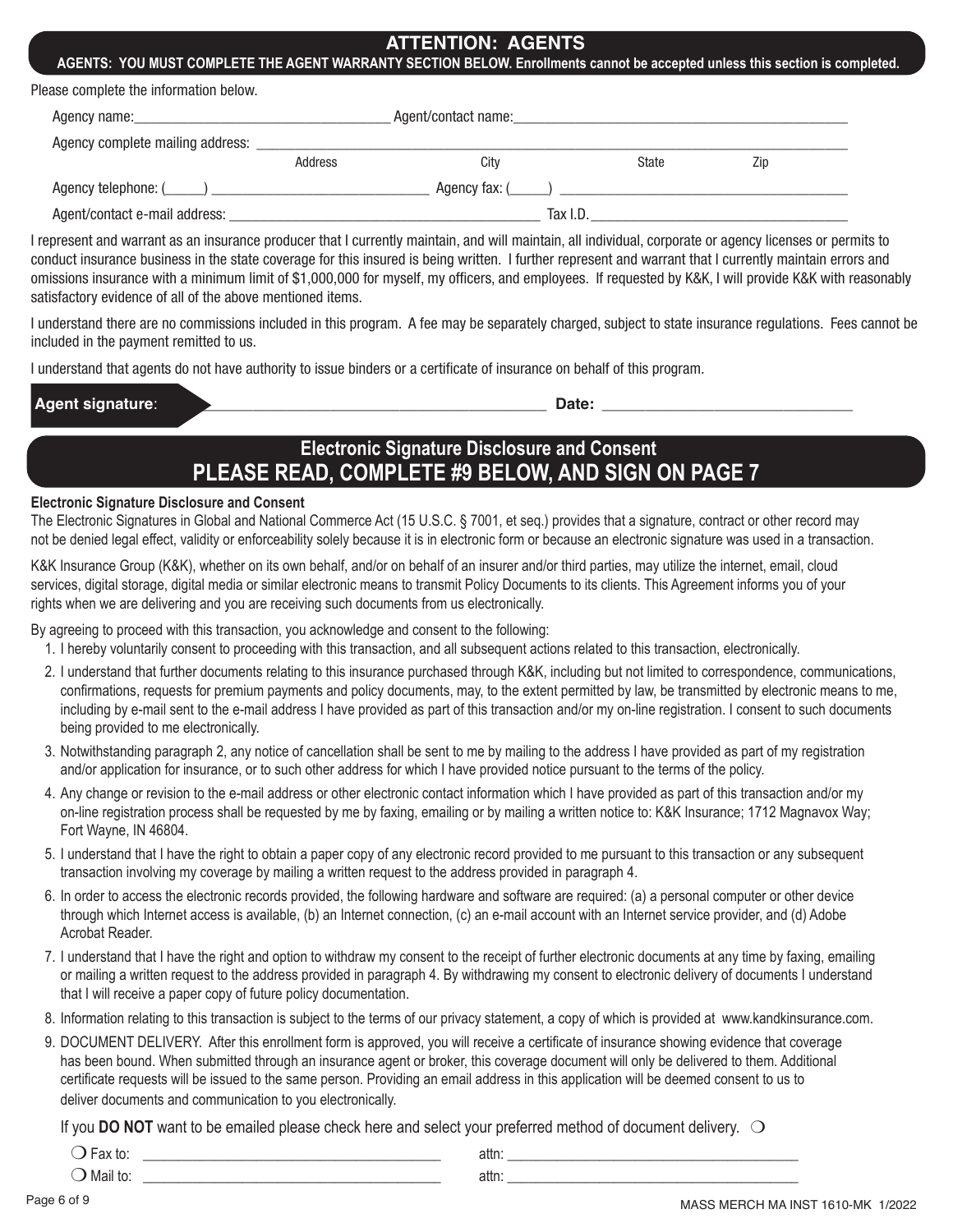### **COMPENSATION AND REPRESENATION STATEMENT**

**Compensation and Other Disclosure Information:** K&K Insurance Group, Inc. ("K&K") is an insurance producer licensed in your state. Insurance producers are authorized by their license to confer with insurance purchasers about the benefits, terms and conditions of insurance contracts; to offer advice concerning the substantive benefits of particular insurance contracts; to sell insurance; and to obtain insurance for purchasers. The role of the producer in any particular transaction involves one or more of these activities. Compensation will be paid to the producer, based on the insurance contract the producer sells. Depending on the insurer(s) and insurance contract(s) the purchaser selects, compensation will be paid by the insurer(s) selling the insurance contract or by another third party. Such compensation may vary depending on a number of factors, including the insurance contract(s) and the insurer(s) the purchaser selects. In addition, K&K may charge a fee for administrative services. Your signature on your application, quote form, check, credit card and/or other authorization for payment of your premium, will be deemed to signify your consent to and acceptance of the terms and conditions including the compensation, as disclosed above, that is to be received by K&K. The insurance purchaser may obtain information about compensation expected to be received by the producer based in whole or in part on the sale of insurance to the purchaser, and compensation expected to be received based in whole or in part of any alternative quotes presented to the purchaser by the producer, by emailing a written request to warranty@kandkinsurance.com.

In addition, premiums paid by clients to K&K for remittance to insurers, client refunds and claim payments paid to K&K by insurance companies for remittance to clients are deposited into fiduciary accounts in accordance with applicable insurance laws until they are due to be paid to the insurance company or Client. Subject to such laws and the applicable insurance company's consent, where required, K&K will retain the interest or investment income earned while such funds are on deposit in such accounts.

In placing, renewing, consulting on or servicing your insurance coverages K&K and its affiliates may participate in contingent commission arrangements with insurance companies that provide for additional contingent compensation, if, for example, certain underwriting, profitability, volume or retention goals are achieved. Such goals are typically based on the total amount of certain insurance coverages placed by K&K with the insurance company or the overall performance of the policies placed with that insurance company, not on an individual policy basis. As a result, K&K may be considered to have an incentive to place your insurance coverages with a particular insurance company. Where K&K participates in contingent commission arrangements with insurance companies, K&K may be entitled to additional commission in the range of 0 to 5% depending upon whether and when specified thresholds are achieved.

Our liability to you, in total, for the duration of our business relationship for any and all damages, costs, and expenses (including but not limited to attorneys' fees), whether based on contract, tort (including negligence), or otherwise, in connection with or related to our services (including a failure to provide a service) that we provide in total shall be limited to the lesser of \$2,500,000 or the singular annual limit of the policy of insurance procured by us on your behalf from which your damages arise.

This liability limitation applies to you, our client, and extends to our client's parent(s), affiliates, subsidiaries, and their respective directors, officers, employees and agents (each a "Client Group Member" of the "Client Group") wherever located that seek to assert claims against K&K, and its parent(s), affiliates, subsidiaries and their respective directors, officers, employees and agents (each an "K&K Group Member" of the "K&K Group"). Nothing in this liability limitation section implies that any K&K Group Member owes or accepts any duty or responsibility to any Client Group Member.

If you or any of your Group Members asserts any claims or makes any demands against us or any K&K Group Member for a total amount in excess of this liability limitation, then you agree to indemnify K&K for any and all liabilities, costs, damages and expenses, including attorneys' fees, incurred by K&K or any K&K Group Member that exceeds this liability limitation.

Aon Corporation, our ultimate parent company, and its affiliates have from time to time sponsored and invested in insurance and reinsurance companies. While we generally undertake such activities with a view to creating an orderly flow of capacity for our clients, we also seek an appropriate return on our investment. These investments, for which Aon is generally at-risk for potential price loss, typically are small and range from fixed-income to common stock transactions. In such case, the gains or losses we make through your investments could potentially be linked, in part, to the results of treaties or policies transacted with you. Please visit the Aon website at http://www.aon.com/market\_relationships for a current listing of insurance and reinsurance carriers in which Aon Corporate and its affiliates hold any ownership interest.

#### **Representation Statement**

The undersigned authorized officer of the applicant declares that the statements set forth herein are true to the best of his or her knowledge. The undersigned authorized officer agrees that if the information supplied on the application changes between the date of the application and the effective date of the insurance, he/she (undersigned) will immediately notify the insurer of such changes, and the insurer may withdraw or modify any outstanding quotations and/or authorization or agreement to bind the insurance. Signing of this application does not bind the applicant to the insurer to complete the insurance.

I am aware that accurate reporting is required for premium calculation and that my books and records, as they relate to this coverage, may be examined or audited by the company at any time during the coverage period and up to three years thereafter. I acknowledge that intentional misrepresentation or misreporting may jeopardize coverage and that the company reserves the right to decline/void any ineligible coverage.

I further acknowledge that, I have reviewed all information provided with this enrollment form and understand the exclusions which apply, as well as the activities and operations for which coverage is not provided.

| <b>Applicant name</b> (from page 3): |        |
|--------------------------------------|--------|
| Applicant or agent signaturer        | Date:  |
| <b>Printed name:</b>                 | Title: |

**If an agent:** Check here to acknowledge you are signing on behalf of the named insured  $\bigcirc$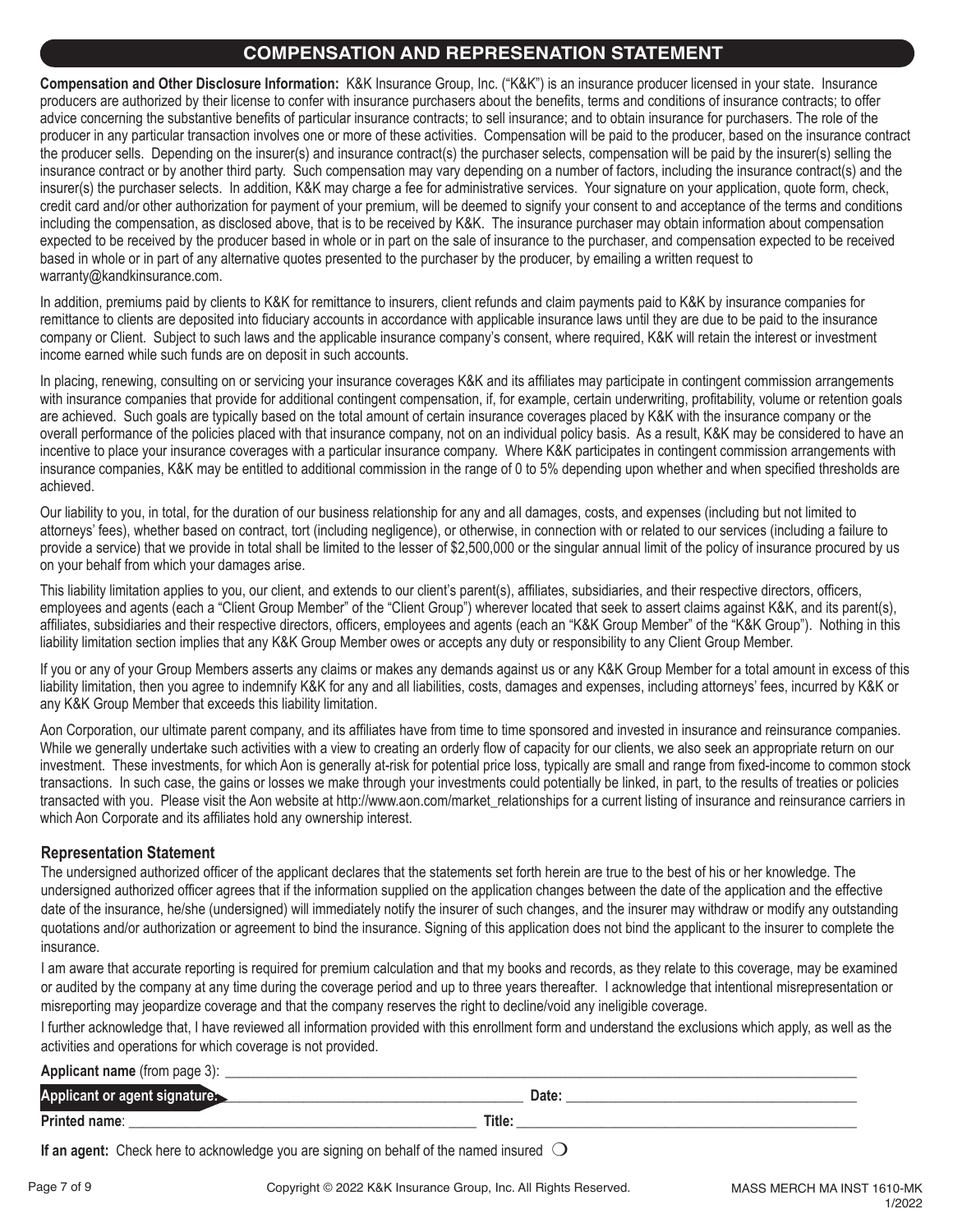### **IMPORTANT INFORMATION. PLEASE READ.**

#### **Fair Credit Report Act Notice**

Personal information about you, including information from a credit or other investigative report, may be collected from persons other than you in connection with this application for insurance and subsequent amendments and renewals. Such information as well as other personal and privileged information collected by us or our agents may in certain circumstances be disclosed to third parties without your authorization. Credit scoring information may be used to help determine either your eligibility for insurance or the premium you will be charged. We may use a third party in connection with the development of your score. You have the right to review your personal information in our files and can request correction of any inaccuracies. A more detailed description of your rights and our practices regarding such information is available upon request. Contact your agent or broker for instructions on how to submit a request to us

#### **Fraud Warning**

**Applicable in AL, AR, DC, LA, MD, NM, RI and WV:** Any person who knowingly (or willfully)\* presents a false or fraudulent claim for payment of a loss or benefit or knowingly (or willfully)\* presents false information in an application for insurance is guilty of a crime and may be subject to fines and confinement in prison. \*Applies in MD only.

**Applicable in CO:** It is unlawful to knowingly provide false, incomplete, or misleading facts or information to an insurance company for the purpose of defrauding or attempting to defraud the company. Penalties may include imprisonment, fines, denial of insurance and civil damages. Any insurance company or agent of an insurance company who knowingly provides false, incomplete, or misleading facts or information to a policyholder or claimant for the purpose of defrauding or attempting to defraud the policyholder or claimant with regard to a settlement or award payable from insurance proceeds shall be reported to the Colorado Division of Insurance within the Department of Regulatory Agencies.

**Applicable in FL and OK:** Any person who knowingly and with intent to injure, defraud, or deceive any insurer files a statement of claim or an application containing any false, incomplete, or misleading information is guilty of a felony (of the third degree)\*. \*Applies in FL only.

**Applicable in KS:** Any person who, knowingly and with intent to defraud, presents, causes to be presented or prepares with knowledge or belief that it will be presented to or by an insurer, purported insurer, broker or any agent thereof, any written, electronic, electronic impulse, facsimile, magnetic, oral, or telephonic communication or statement as part of, or in support of, an application for the issuance of, or the rating of an insurance policy for personal or commercial insurance, or a claim for payment or other benefit pursuant to an insurance policy for commercial or personal insurance which such person knows to contain materially false information concerning any fact material thereto; or conceals, for the purpose of misleading, information concerning any fact material thereto commits a fraudulent insurance act.

**Applicable in KY, NY, OH and PA:** Any person who knowingly and with intent to defraud any insurance company or other person files an application for insurance or statement of claim containing any materially false information or conceals for the purpose of misleading, information concerning any fact material thereto commits a fraudulent insurance act, which is a crime and subjects such person to criminal and civil penalties (not to exceed five thousand dollars and the stated value of the claim for each such violation)\*. \*Applies in NY only.

**Applicable in ME, TN, VA and WA:** It is a crime to knowingly provide false, incomplete or misleading information to an insurance company for the purpose of defrauding the company. Penalties (may)\* include imprisonment, fines and denial of insurance benefits. \*Applies in ME only.

**Applicable in MN:** A person who files a claim with intent to defraud or helps commit a fraud against an insurer is guilty of a crime.

**Applicable in NJ:** Any person who includes any false or misleading information on an application for an insurance policy is subject to criminal and civil penalties.

**Applicable in OR:** Any person who knowingly and with intent to defraud or solicit another to defraud the insurer by submitting an application containing a false statement as to any material fact may be violating state law.

**Applicable in VT:** Any person who knowingly presents a false statement in an application for insurance may be guilty of a criminal offense and subject to penalties under state law.

Applicable in all other states: Any person who knowingly and with intent to defraud any insurance company or other person files an application for insurance or statement of claim containing any materially false information or conceals for the purpose of misleading, information concerning any fact material thereto commits a fraudulent insurance act, which is a crime and subjects such person to criminal and civil penalties.